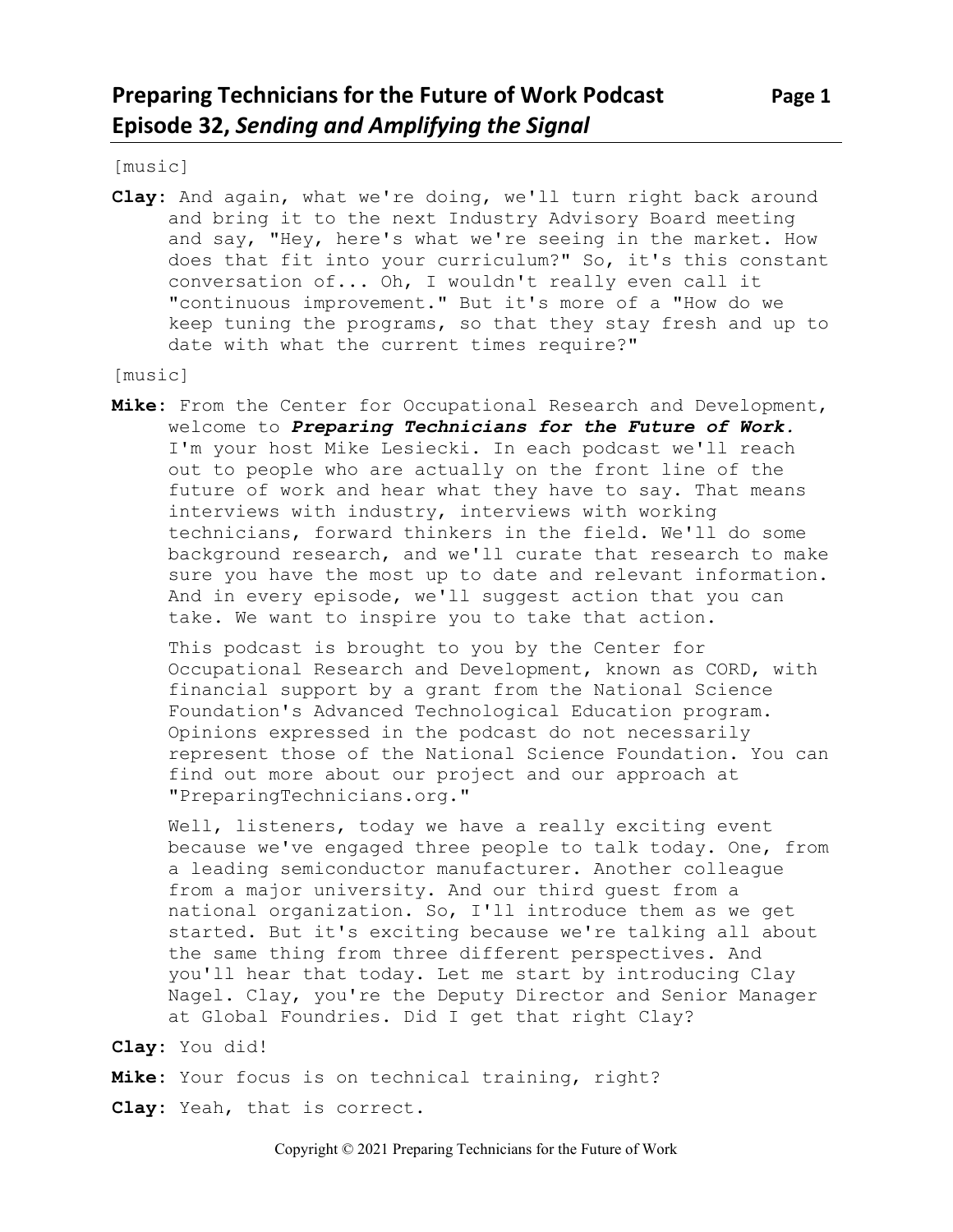# **Preparing Technicians for the Future of Work Podcast Page 2 Episode 32,** *Sending and Amplifying the Signal*

- **Mike:** All right. Good. Thank you for joining us, Clay. I've got a bunch of questions. I'm going to put you on the hot seat in just a moment. Let me introduce Dr. Bob Geer. Bob is the Senior Vice President and COO (that's Chief Operating Officer) at SUNY Polytechnic Institute. Thanks, Bob. Thanks for joining today.
- **Bob:** My pleasure, Mike.
- **Mike:** I appreciate your being with us. And our third guest is Robert Weinman. Robert's the Director of Workforce Innovation (I like that title!) at the National Institute for Innovation and Technology. Robert, that Institute is a pretty new organization, isn't it?
- **Robert:** It is new! It's new this year, yep! But the work that went into it has been decades in the making.
- **Mike:** Good. We'll hear a little bit more about that as we get started. So, thank you all three for joining us today. Now let me get started.

Clay, I promised I put you on the hot seat! You work at Global Foundries, a major, major semiconductor fab. First of all, before we get started, people might not be familiar with the term "foundry." What exactly does that mean?

- **Clay:** Sure. So, a foundry in the semiconductor business basically makes microchips—semiconductor integrated circuits—for other customers who do not have manufacturing capacity or manufacturing facilities at all. So, we make chips for our customers. So, we work in conjunction with them right from design phase through manufacturing, and help bring their products to market.
- **Mike:** Perfect. Our focus of our project is preparing technicians for the future of work, Clay. What do technicians do at Global Foundries? Do they run equipment? Do they process chips? What does a technician actually do there?
- **Clay:** Yeah, so in today's advanced fabs, we have both equipment and process technicians. Equipment technicians focus on making sure that the extremely complex and expensive equipment is maintained and "up and running" on a regular basis. You can imagine that the lifeblood of what we do is completely determined by being able to keep our manufacturing line up and running—absolute tip top condition. So, their mission in life on a daily basis on the equipment side is to make sure that all of that equipment is running the way it should.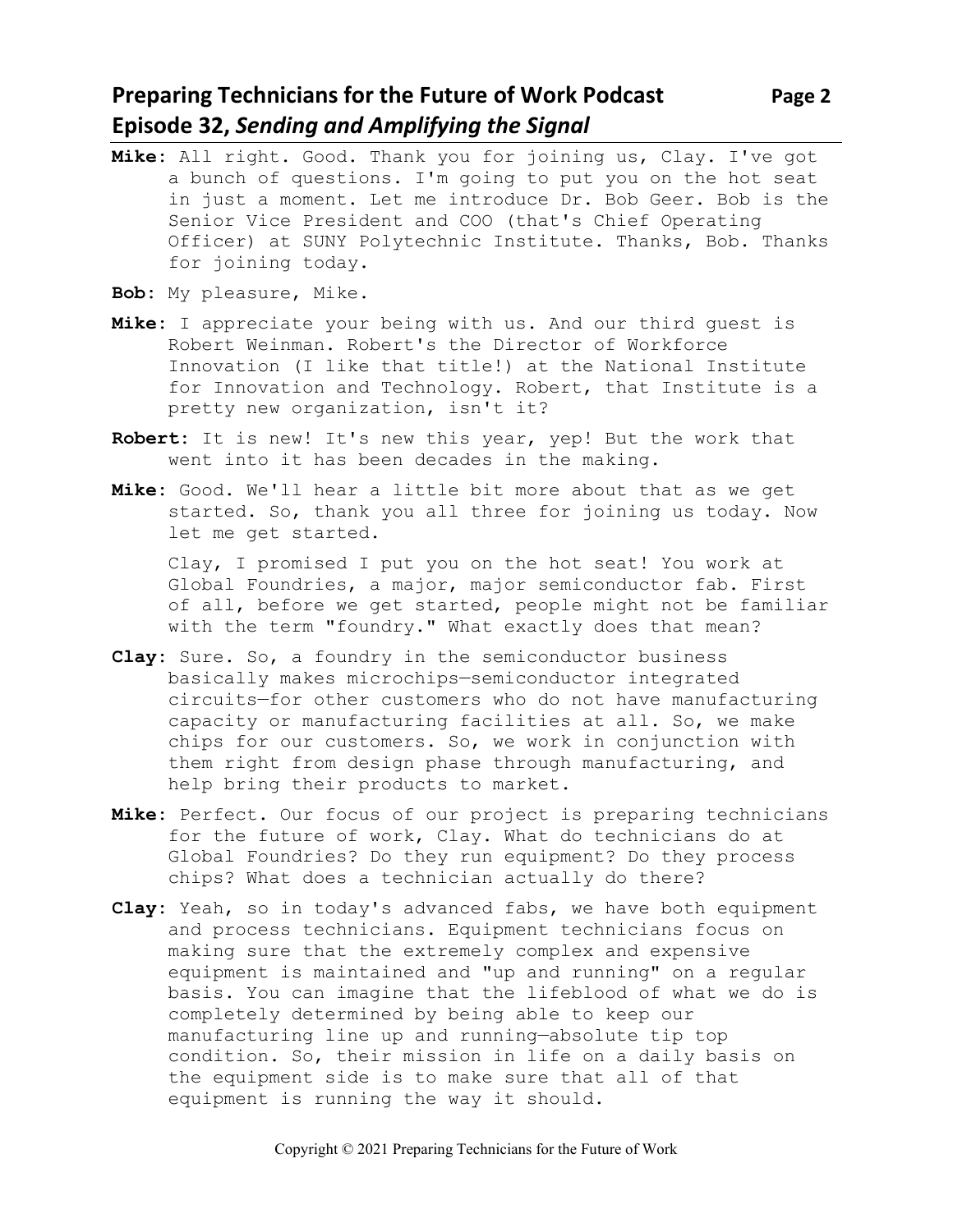# **Preparing Technicians for the Future of Work Podcast** Page 3 **Episode 32,** *Sending and Amplifying the Signal*

On the process side, those technicians are more focused on the actual wafers themselves, to make sure that anything that needs to be dispositioned, from the standpoint of any data that comes out, that might look like there's an issue. So, the first line of defense to disposition, whether something can move forward? Or whether an engineer needs to take a look at it is to determine what we do next. Is it something needs to be pulled out on the line to do some measurement? Is it something that we can move forward? Is there something that needs to be even scrapped, right? We're seeing data that says that that particular wafer can't move on. So, one set of technicians is working on the equipment, the other was actually working on the process itself, and the wafers, and the data coming out of that.

- **Mike:** You know, Clay, in thinking about these technicians, as you described what they do. If you had to imagine for our audience, as you see your workforce entrants, right? People that are coming in to work at a place like Global Foundries. Are there real gaps that you've noticed? That you said, "Well, I wish they would have had more training in this area. Or more education in this area." Are you seeing gaps?
- **Clay:** So, it depends. If we're getting folks in from some of the programs that we really like to hire from (The issue there, of course, is we can't get enough of those folks.), we don't see as many gaps. So, for the technicians from a community college perspective, if we're hiring people who don't have semiconductor background already, we get them out of electrical engineering, technology programs, or out of mechatronics programs. They typically have a really good baseline set of skills that then we can take them and train them up into what they need to know to do the job once they're with us.

For the folks that we're hiring with a high school diploma, some of the gaps that we see are real gaps in hands-on skills. So, missing: the ability to work easily with hand tools. Knowledge of hand tools. Definitely a gap in electricity and electronics. And then there are also some math skills. You think about things like statistics and statistical process control. Those tend to be missing from folks who don't go through the programs that I just described.

**Mike:** Clay, I know you've worked with both Robert and Bob, on the call with us today. Let me turn now to Robert.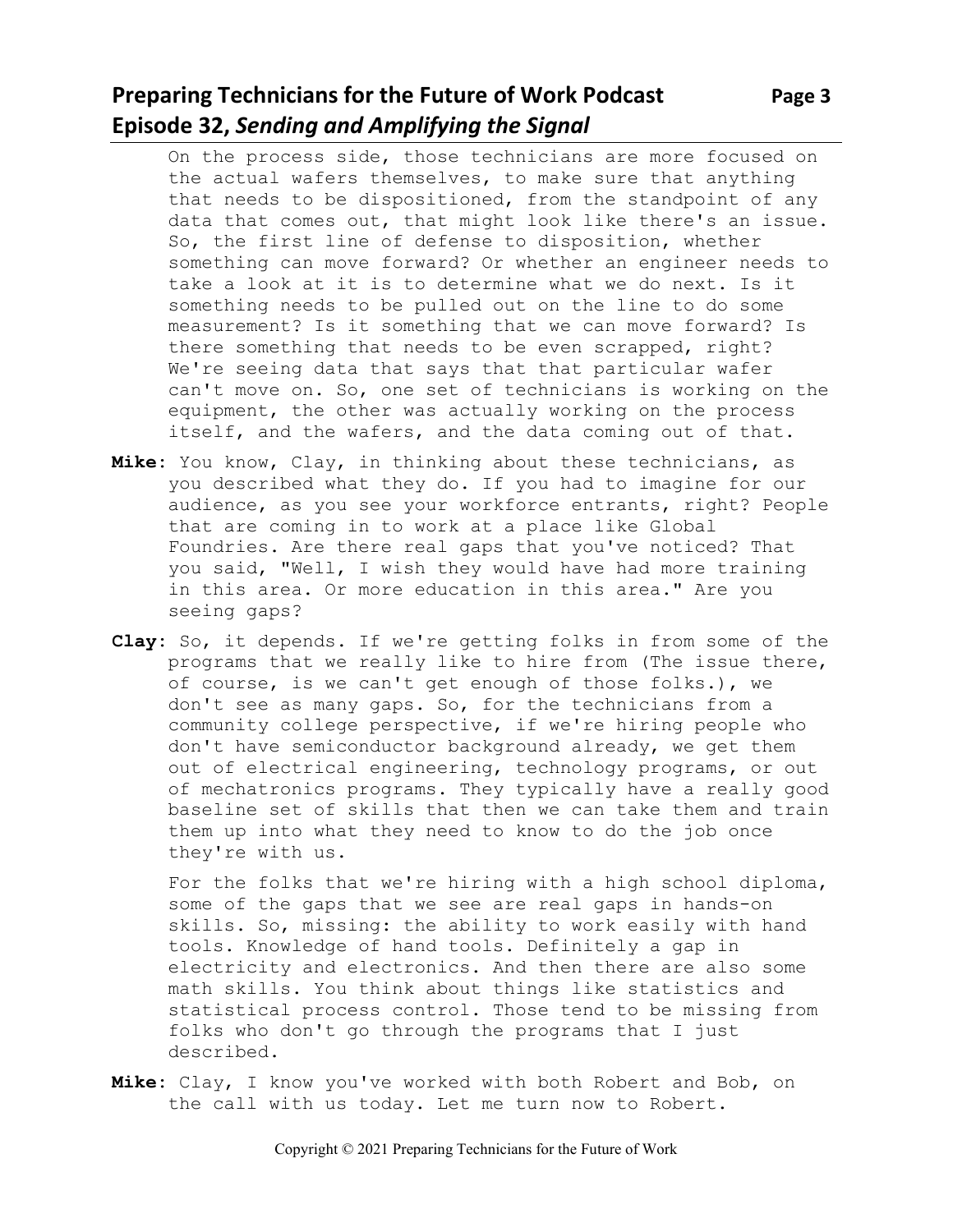# **Preparing Technicians for the Future of Work Podcast Page 4 Episode 32,** *Sending and Amplifying the Signal*

Robert, at NIIT you have an initiative that's actually looking at these gaps and trying to work with educators to close the type of gaps that Clay has talked about. Could you tell us a little bit about, first of all, NIIT? And then this idea of working with industry and educators. What strategies are you using to close those gaps?

**Robert:** Yes. NIIT is a national institute. And we're working on supporting strategic sectors with a focus on talent pipeline, supply chain, and then communications. But what we've identified that the biggest challenge right now, as strategic sectors, is getting the talent pipeline in. And so, that's been a laser focus for us. And we've had the fortune under an NSF grant to work with SUNY Polytechnic Institute with Bob (on the call here) to really develop a national talent pipeline strategy for semiconductor design and manufacturing.

And a little secret here is: The pipeline and competencies required for semiconductor design and manufacturing are very much in line with any industry in advanced manufacturing. So, I'm sharing our secret sauce here. But that's something that we've identified, the biggest challenge is what we call "communicating the competencies" (knowledge, skills and abilities) that are needed in these industry sectors, with a little bit of focus on semiconductor. And really, a short way of describing our project is: We're trying to clarify and amplify what employers need.

And the last piece of that is we've added some torque to that. So, we've developed a cloud-based portal that intersects all the stakeholders without interruption. So, while they're going about their normal business of recruiting for jobs, or applying for jobs, or training for jobs, our portal gives us real time signal on: What are the competencies that are in high demand? What are the new competencies that are emerging? And then also, what are the competencies that are becoming kind of old and rusty and irrelevant—kind of like the ability to use a slide ruler. And I apologize to my dad because he still uses his! (He's an engineer!)

**Mike:** So, is this portal live? Could anyone look at it? Should we link to it in the Show Notes, Robert?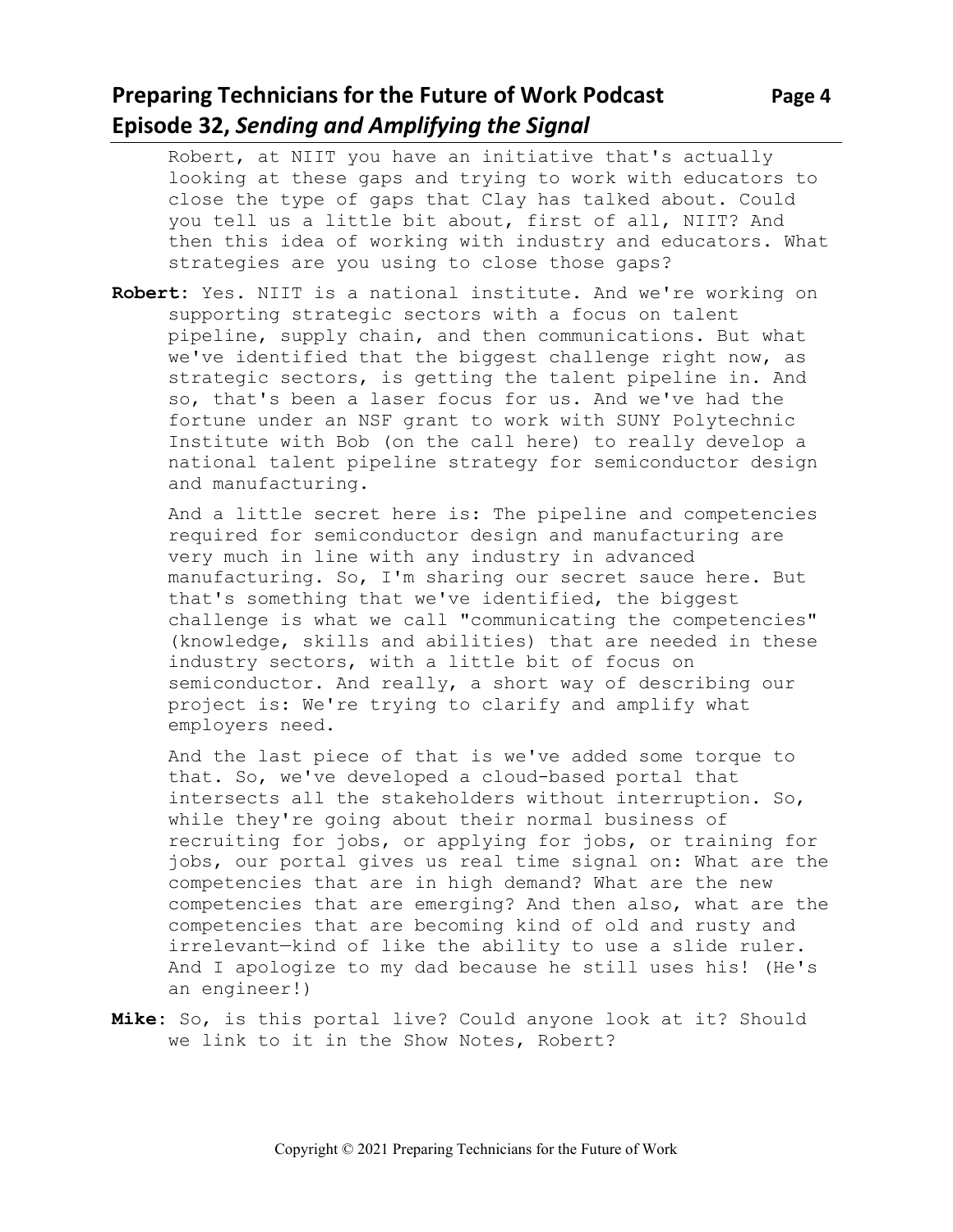# **Preparing Technicians for the Future of Work Podcast** Page 5 **Episode 32,** *Sending and Amplifying the Signal*

- **Robert:** Yeah, so the portal right now—we're in Alpha release. So, that's kind of like pre-release. And we're using it with partners. So, SUNY Poly has worked with us. And we're working with a network of community colleges, which we think are really at the foundation of all the work that we're doing. And then we're in the development of Beta. At the end of that development phase, it will be going public. But right now, it's like with industry partners. But we're very much inviting many others to get involved. So, I mean, anyone that has some interest and wants to reach out to us, we'd love to work with them. And we have identified and are working in several regions that we think are really important exclusively to semiconductor.
- **Mike:** So, is this true, Robert, that you've actually worked with people like Clay (!) to help identify these competencies and these potential gaps?

**Robert:** Man, do I want to admit that?! [laughing]

- **Mike:** That's good!
- **Robert:** Yeah, actually, I said like the work of the NIIT has been kind of "decades in the making."

So, one little insight there is: There was a team of us that worked at Global Foundries that... Just to kind of give a little perspective... Global Foundries: One of the largest construction sites in the world at one point; huge fab placed in the middle of the woods in upstate New York. So, there was a real challenge in finding workforce there. I had the privilege to be part of the team that tried to work on greater alignment and actually signaling to the workforce community, and ecosystem out there that, while we have some very amazing technologies going on inside the fab, the base skills that we need are very applicable. And, like Clay had mentioned, these "elect tech" programs and mechatronics programs. So, did a lot of work there with a small team, including Clay. And then we took that on a national level with an industry association. And now we've branched off with the National Institute.

**Mike:** That sounds good. Let me turn to Bob Geer.

Bob, you're on the education side of this equation, right? And Robert talked about signaling and amplifying. Do you like those signals? Do you like...they're not exactly telling you what to do. But they're suggesting what your education program should look like. Is that a good thing?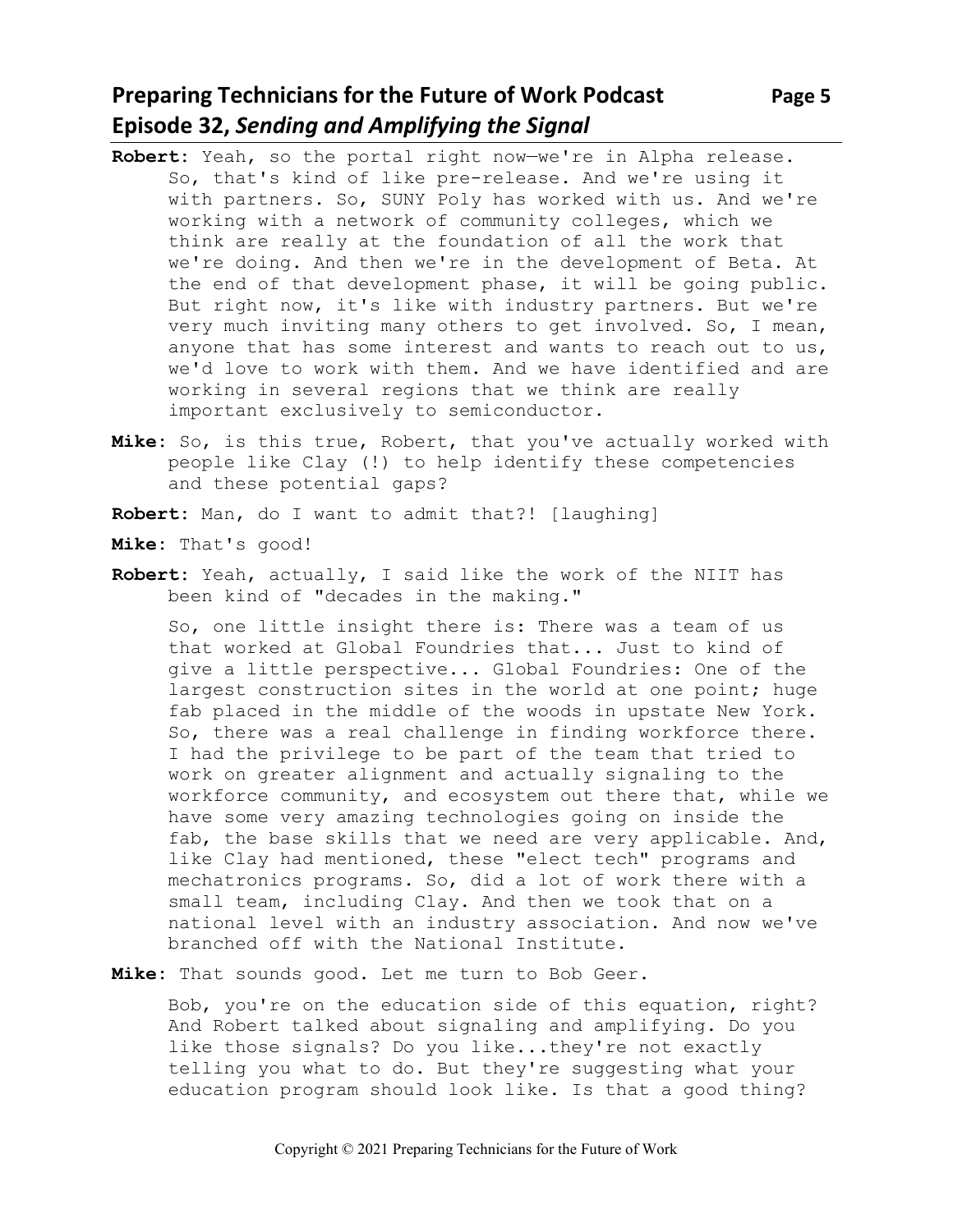# **Preparing Technicians for the Future of Work Podcast** Page 6 **Episode 32,** *Sending and Amplifying the Signal*

How does it work? What's...what is the interaction between you at an educational institution like SUNY POLY? How's it work with these folks?

**Bob:** That's a fantastic position to be in, to be honest. One of the challenges in education is that certainly faculty and committees, and we all have advisory boards, multiple companies, but our data set in terms of what is really important to employers can get limited. And so, the most important thing is to have your finger on a pulse. And to be honest, considering who we educate—and especially in the technology fields—we haven't really taken advantage of the incredible power of the Net in terms of being able to get information from many, many companies at the same time.

And what NIIT has been developing (this portal), Robert didn't really go far enough in saying all the work they've done is to engage hundreds of employers across the country, especially in the semiconductor area. Having access to that is just a goldmine to faculty, because they can see this is what's really a priority.

And then, it's sort of our job to translate that into curriculum, and to content, and engage students in it. And I've got to tell you, it's much easier to engage students and excite students, when you can tell them "This is exactly what that giant, white building, 20 minutes up the road, needs in the people they hire!" And I'm referring to Global Foundries. So, it's an absolute benefit!

- **Mike:** Sure. Let's think about your faculty for a minute, Bob. Do they have to develop random courses? Sometimes that's a pain—you have to get it through committees. Or can they update their curriculum based on these signals that are coming? How does it work?
- **Bob:** Yeah, that's a great question. In working with Robert, and really interfacing with folks in the industry, like Clay, the goal has been to make this alignment, if you will, of current curriculum. And Clay, mentioned that programs that are really sort of "on target" give them candidates with a great skill base. So, what we try to do is make sure that it's less of a "creation," and more of an "alignment." In other words, "a listen." You have a great set of courses here, if you could add these three topic areas (and to be honest, you can add them in any way that works best for you), that's going to help an individual student's skill profile get closer to what the industry needs. There's no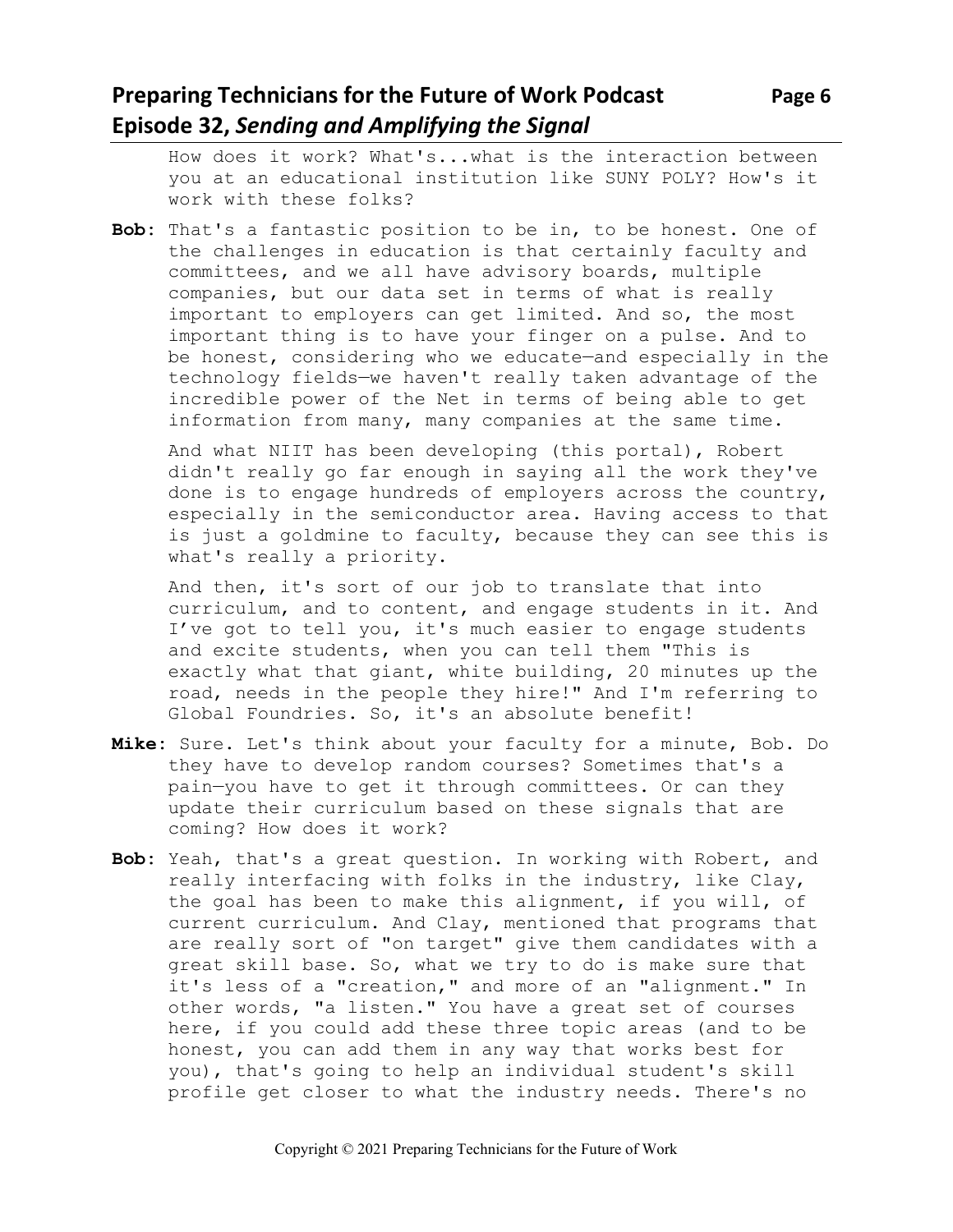# **Preparing Technicians for the Future of Work Podcast Page 7 Episode 32,** *Sending and Amplifying the Signal*

one right answer or wrong answer. The question is: What works best for a particular institution?

**Mike:** That's a great comment, Bob.

Clay, let me follow up with you on that. Our project has emphasized what we're seeing more as "cross-disciplinary skills," right? So, you've got your electromechanical skills, let's suppose. Your mechatronics skills. But what about crossing those with things like IT? And cybersecurity? And you mentioned the technicians having access to data? Are you seeing these "crossing skills" being operational inside the fab?

**Clay:** Yeah, absolutely. So obviously, you can imagine in a highly technical environment and very advanced environment like a modern chip fab, IT is everywhere! IT skills are kind of a given, and they're built into some of these programs. We obviously have worked with our partners in education to discuss the kind of IT skills that we're looking for incorporated into their education. And as Bob said, it's not really a "how do we create it?" It's how do we take what they're already doing, and almost "tune it" to what we're looking for. And really, not just Global Foundries, but any advanced manufacturing environment. We try to keep it not just "for us," as selfish as we like to be. We know that we're not going to hire everybody. Not everybody's going to want to work for Global Foundries. But we want it to be applicable.

Which is to go back to another thing that was said: the Industry Advisory Boards. It gives folks like me who sit on some of these Boards an opportunity to talk to other manufacturing companies in the area to make sure that what we're talking about is aligned, so that we're not really pigeonholing any one company's needs into a degree program.

From a data science perspective, a modern chip fab today probably generates more data in an hour than most companies generate in a year. So, it's being able to look at that data, understand the signals in the data, and really use more modern things like AI and machine learning to its best use. Where we can take that data and create solutions out of that data very quickly. And so, we can run a lot of data very quickly and get the answers if you will.

Cybersecurity in today's day and age is "table stakes." Everybody's got to be hyper vigilant about everything that they're doing. Any email that comes from somebody that you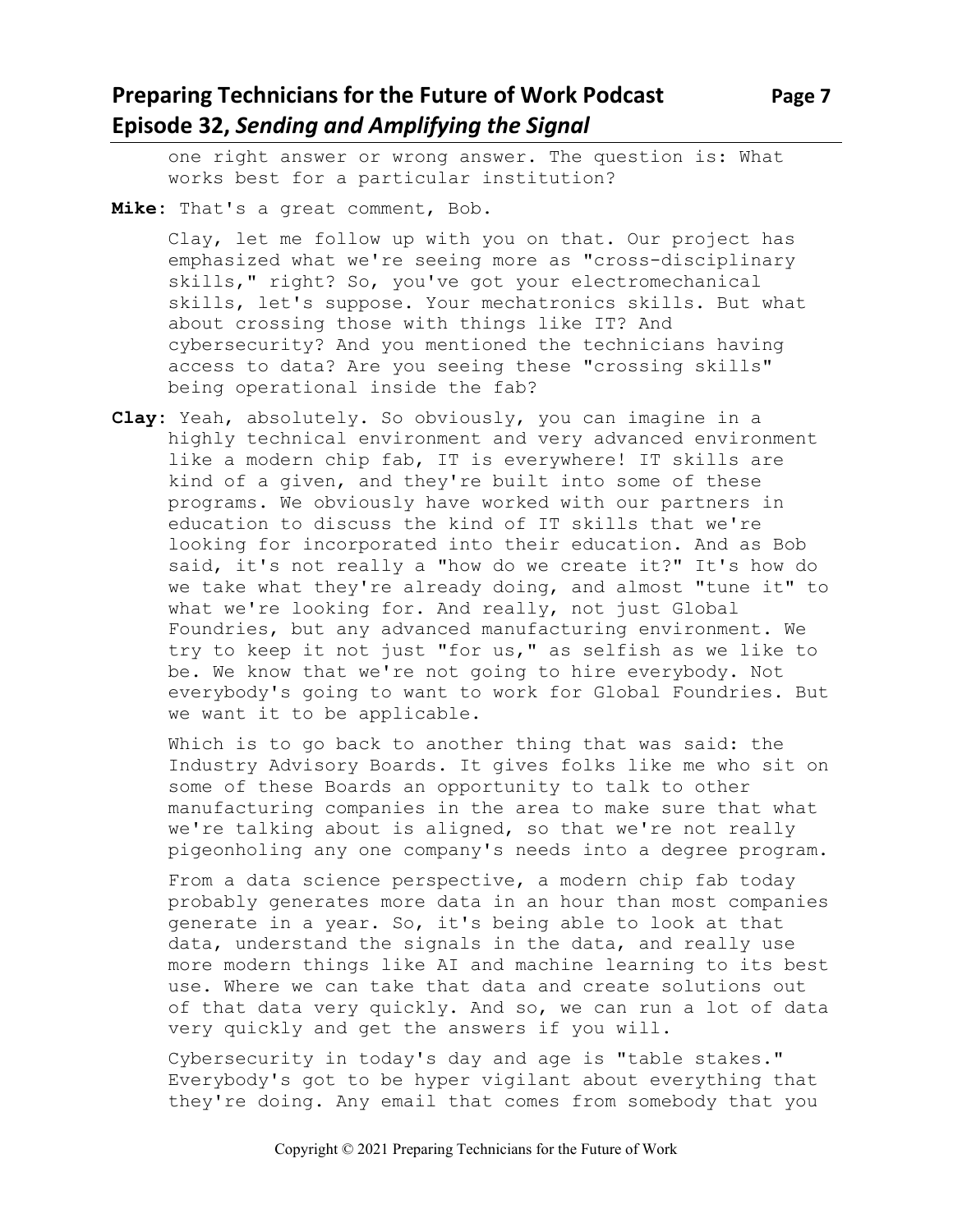# **Preparing Technicians for the Future of Work Podcast** Page 8 **Episode 32,** *Sending and Amplifying the Signal*

don't recognize could be someone trying to formulate an attack on the company. So, we do an awful lot internally to continuously train folks on the latest threats. In cybersecurity we have a whole program around that at Global Foundries, to make sure that it's NOT just a one and done, "Oh yeah, by the way, remember: you need to be hypervigilant about cybersecurity. Good luck in your job." There's a constant beat of quarterly training that happens around "What's the latest threat?" And it's continuously renewed. So that: it's not what you saw last year. Because last year's "really old," in the cybersecurity business.

All these things come together. There's a need for all of the baseline skills. Or really: those electromechanical, mechatronics skills. That's how you get in the door. And you can start to be successful in your job. And then it's: What else can we add to those programs, so people come in with IT, and data science, and cybersecurity awareness? And then we like to bolster that with our own programs inside.

And again, what we're doing, we'll turn right back around and bring it to the next Industry Advisory Board meeting. And say, "Hey, here's what we're seeing in the market. How does that fit into your curriculum?" So, it's this constant conversation of...Oh, I wouldn't really even call it "continuous improvement." But it's more of a "How do we keep tuning the programs, so that they stay fresh, and up to date, with what the current times require?"

**Mike:** One of those "feed forward loops," Clay!

- **Clay:** Really? Yep.
- **Mike:** Bob Geer, listening to what Clay had to say (Okay, this is going to put you on the spot a little bit), but are the education programs doing this? Are they integrating IT and cybersecurity in their advanced manufacturing programs? Is that starting to happen?
- **Bob:** It is. Based on working primarily with other institutions that are involved in some of the projects we are (that Robert was discussing,) we see where, "Yes, there absolutely is coursework that treat this." But to Clay's point, it's not really distributed the way it could be. In other words, sometimes academics (and I count myself in that category), we tend to look at things in a very onedimensional way. If this is the job, we think, "Oh, here's a certificate. Or a degree program. Or what have you." When in reality, many degree programs have a foundation that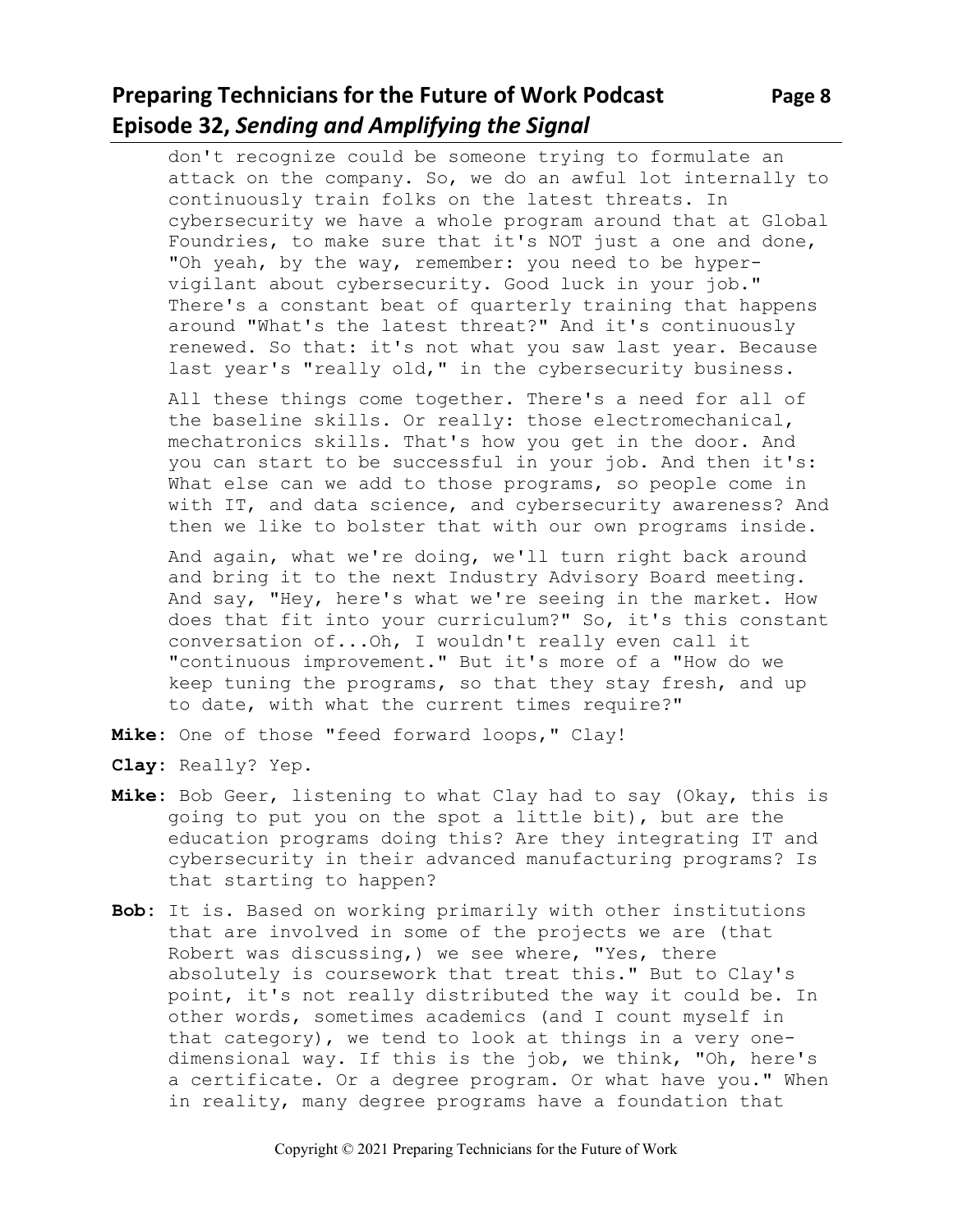# **Preparing Technicians for the Future of Work Podcast Page 9 Episode 32,** *Sending and Amplifying the Signal*

covers so much of what an advanced manufacturer needs. And so, we have to be very careful about saying, "Well, you know, this particular major doesn't need that information. Or doesn't need that priority on data literacy. Or it doesn't need a priority in terms of statistical analysis." Those skills are really universally needed. So, when it comes to whether it's cybersecurity or information security, those are courses that are best deployed across a wide range of degree programs.

And in doing this work with NIIT, that's been a fantastic side effect: of people really looking at their curricula. And seeing what skills and competencies are really being given. And seeing where gaps are. And Robert was describing that portal tool to really be able to help analyze that. And it's been an eye-opening experience. So, we really hope that happens more. Because to be honest, you can increase the value of a degree just by inserting some of these components! It doesn't have to be three years of study. We can really build on skills and competencies just bit by bit, courses here and there.

**Mike:** Right. Great points, Bob!

Robert, let me turn to you. I'm going to be specific here. Does your tool (or the portal that we're talking about) does it address these crossing skills like IT and cybersecurity? Are there signals that you're sending in that area as well?

- **Robert:** Yeah! So, a couple of things, too. That the tool is designed to integrate with the work that training providers are doing. And employers are doing, while they're doing the recruitment process. And workforce development process. And talent, while they're applying for this. And they're also looking at their own profiles of competencies and seeing how they match. All that work that's done (the job search, job placement process) is being tracked by our system. And what it starts to do is like, applying for jobs has always been a one-way street: you apply, then you're "ghosted."
- **Mike:** Sure.
- **Robert:** And you may never hear again. So, you really don't know: What was the gap? Was it my picture? Or was it my skills? Right? So, this system is designed to help empower the individual, so they can start to see, "Where ARE the gaps?" So, they can actually look at the match of their competencies compared with a profile of a job—not a job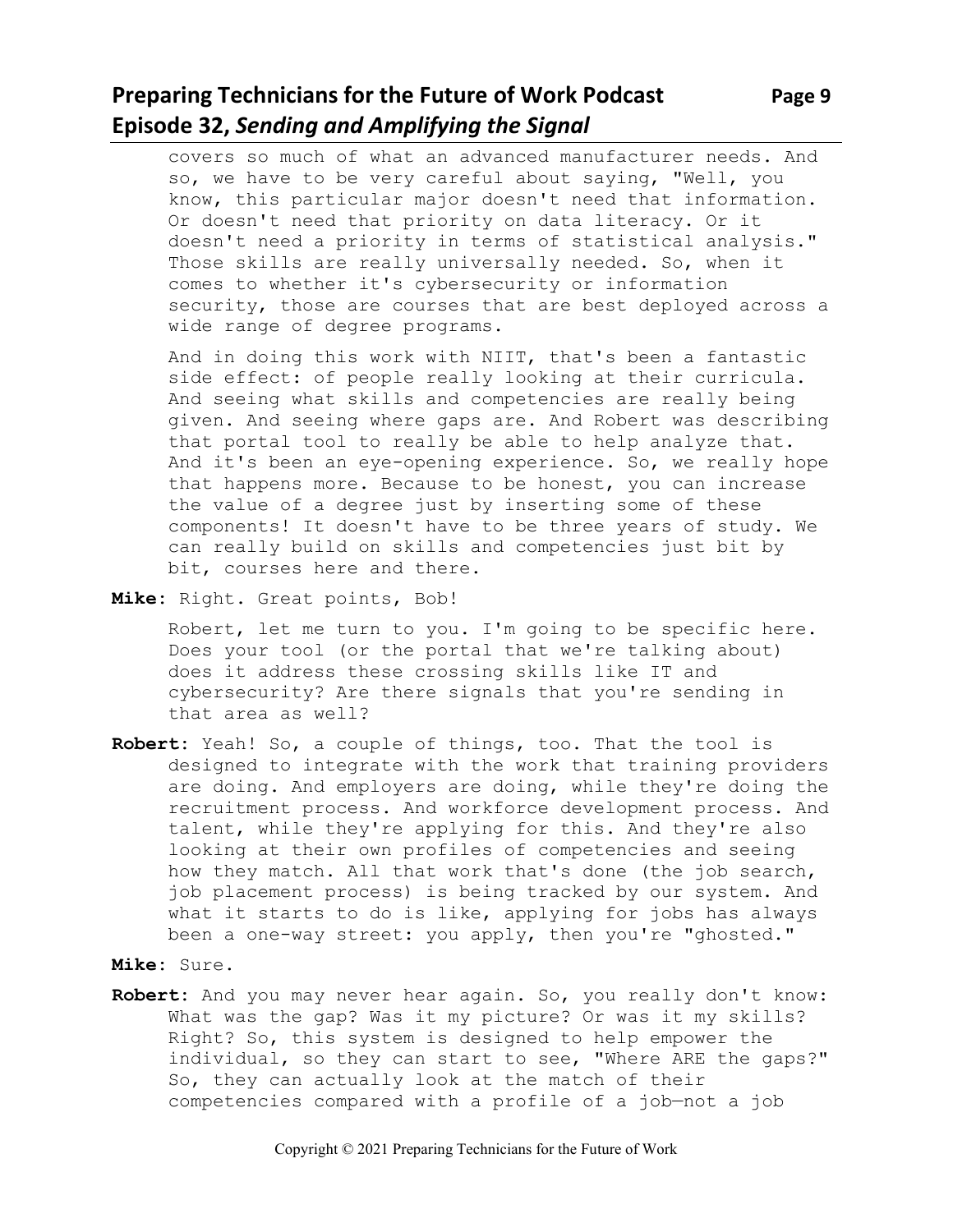# **Preparing Technicians for the Future of Work Podcast Page 10 Episode 32,** *Sending and Amplifying the Signal*

description, but an actual competency profile of that job and determine is this within reach? And if there is a gap, is there a training program (that's been profiled by this tool that we have) that directly matches that gap? And that goes back to the whole thing of, "We've tried to look at this from the talents perspective mostly." Because we all need talent. And we're competing with many other industry sectors. And other employers. And training providers.

So, looking at this from the talent perspective is, "How do we empower them?" We've talked about data and automation. How do we give them tools so that they can really understand? And also communicate. And build their value proposition for a job. And then also analyze the value proposition of jobs that are out there for their next move. Or for training programs that can help align to those target jobs they have. So, that whole piece ties into it.

And the last piece to this is what Clay said. He talked about Industry Advisory Boards. Global Foundries is like that "unique 5% of employers" out there. They show up on a consistent basis to these Industry Advisory Panels. And they're 100% engaged! And that's why we've chose them as one of our most important partners. So, they really spend a lot of time on this. There's many other employers out there that are underrepresented. Either because they can't show up. They don't have the resources. They're small operation. Or what have you. And what the portal does, it allows them to show up VIRTUALLY. So, their data is being tracked. That data can be analyzed by the community college program at a regional level, at an industry sector level, or at an employer-by-employer level. And then that can be digested BEFORE they have the meeting where they all get together, and eat doughnuts, and then discuss it. Right? Well, we're trying to inform that conversation to make it a little bit more sustainable, especially for the community college, as they provide people and train people for these jobs.

**Mike:** That's good, Robert! Thank you for that insight.

You know, as we wrap up today, let me turn back to Clay. Get out your crystal ball, if you don't mind. Look out in the future from your perspective. What do you see in terms of emerging future skills? I'm talking more about the technical skills here. I mean, are people going, "They are not very much inside the fab now. They're mostly in the chase, right? Are those people going to be replaced by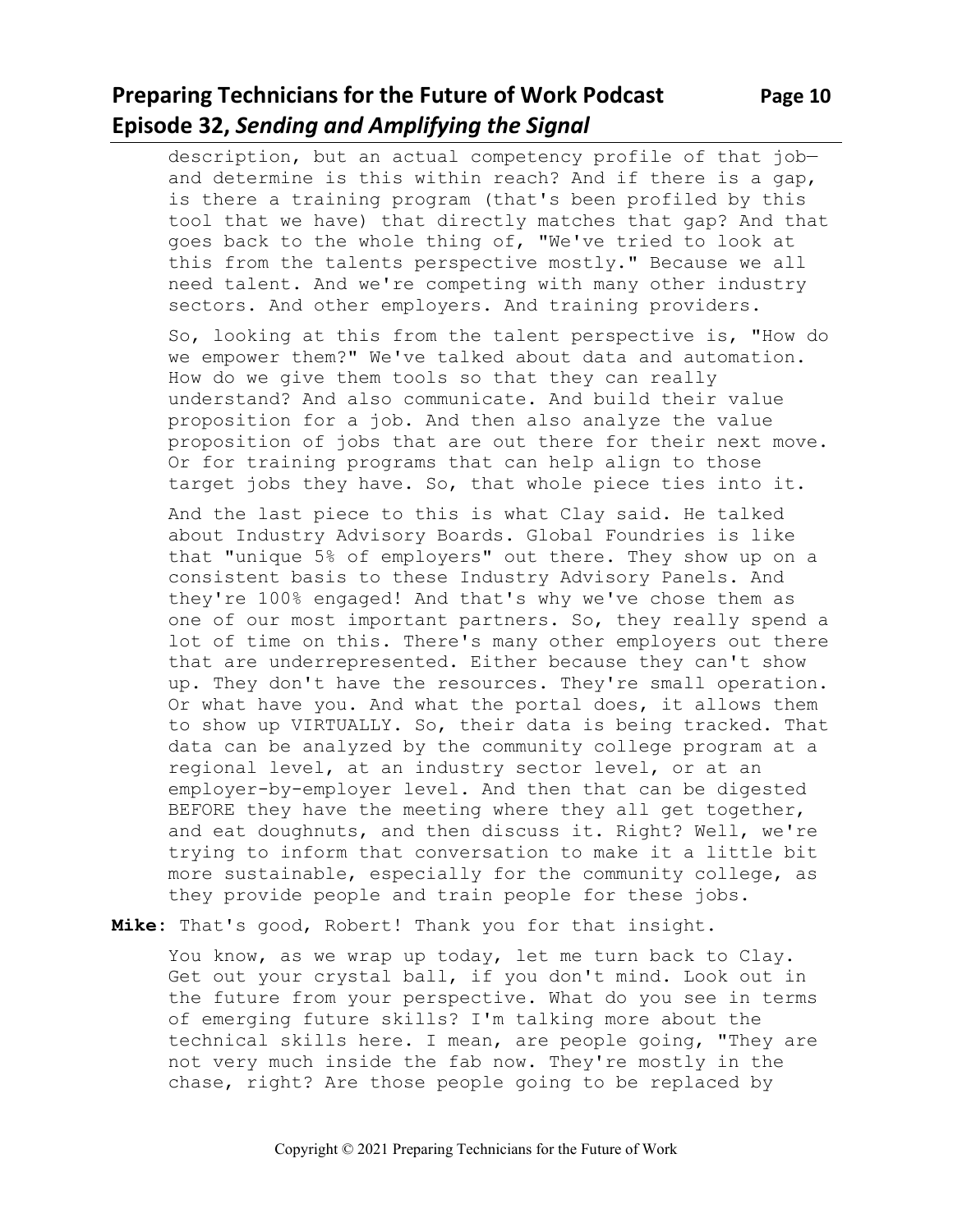# **Preparing Technicians for the Future of Work Podcast Page 11 Episode 32,** *Sending and Amplifying the Signal*

automated systems? It's all going virtual." What do you see out there, Clay, in terms of technical stuff?

- **Clay:** So, automation is a very big thing already. So, I see that continuing. And an understanding of automation and automated processes. So, the skills that you'll see developing from a technician standpoint is "working with the automation" and "the software that integrates all of that automation together." And again, come back to the data that you're going to see in that. I think that's going to be a really big mover over the next few years.
- **Mike:** Uh-huh.
- **Clay:** I would just like to add to that, that from an acquiringtalent perspective, it's very hard to do right now. And I see that at least in the near future, I think we're going to be hiring folks in and doing a grow-your-own program. So, working very closely with portals, like what Bob is talking about, and then working with our education partners, is going to be SUPER IMPORTANT because we'll almost be flipping the script, if you will. We'll be sending people BACK to school, right? Rather than hiring people FROM a program, (which we will continue to do, wherever we can), but the need is so great, we'll actually be spinning that back around. So, it's going to give us an even greater interface with the folks like we have on the call here today, just because of the "nature of the beast" that we're up against.
- **Mike:** Very important point there, Clay! Thanks.

Bob, let me turn to you (Bob Geer). Will education be changing in the near future? Put on YOUR crystal ball. I mean, you hear things about more micro credentials, and things like that. Do you see ways that education can respond faster? Do you see changes in that world?

**Bob:** I think that change has started, and I think will accelerate. And just for the folks listening, whether it's a micro credential, whether it's a certificate, it really is the same type of approach. It's trying to respond faster. And trying to respond to a particular group of skills. Or group of knowledge. Group of abilities. And I think that's going to continue. Simply because the world, as you well know, the skills required by folks, especially in advanced manufacturing are ballooning.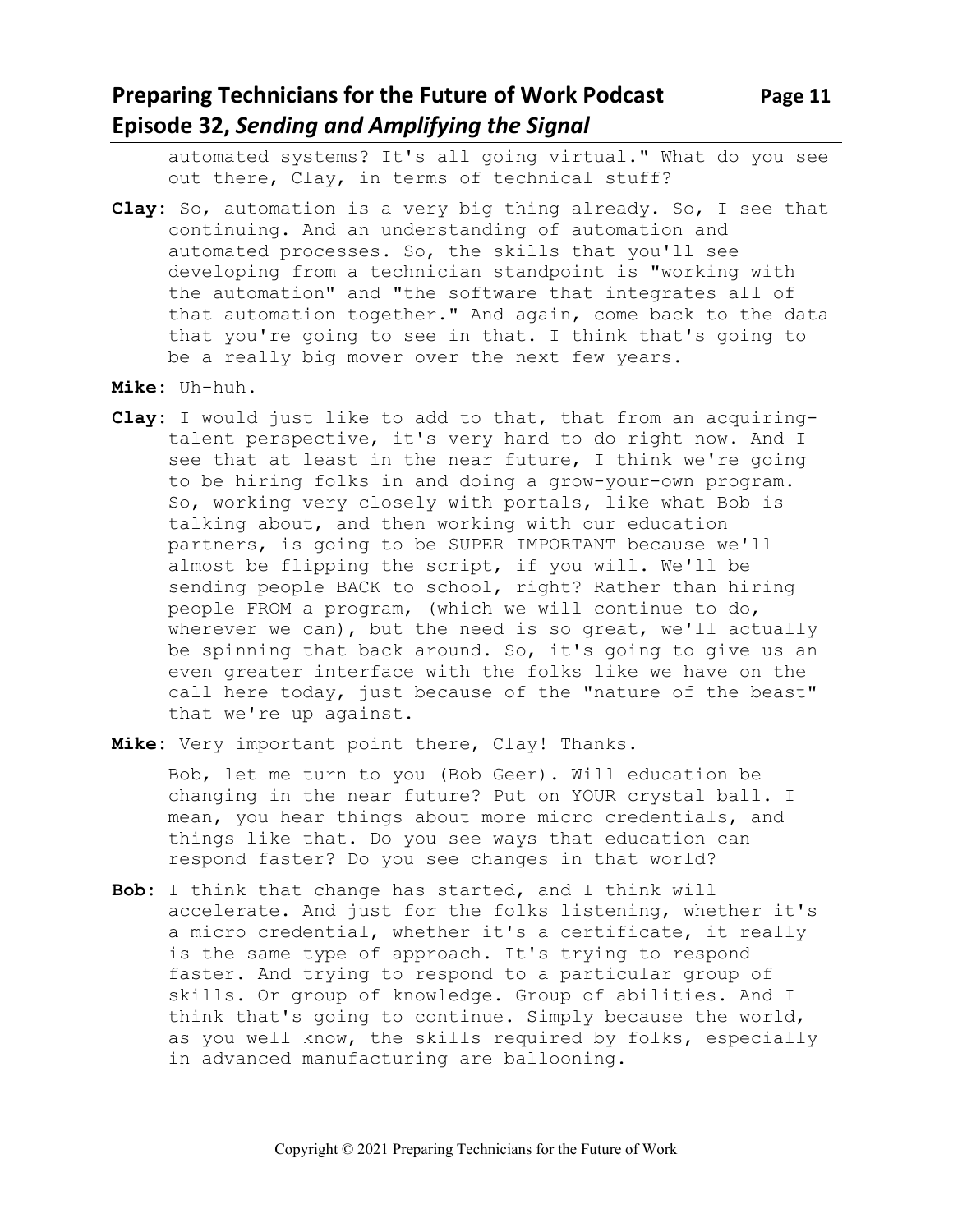# **Preparing Technicians for the Future of Work Podcast Page 12 Episode 32,** *Sending and Amplifying the Signal*

I think a second point (and especially for your listeners that are from two-year colleges, community colleges), if I look backward, 10 years, maybe 12, I could probably count the number of cybersecurity programs at two-year colleges on my two hands. Now, they're absolutely ubiquitous. And so, in fields where people thought, "Oh, you know, this is absolutely a four-year type of degree." No, that's not the case. And we're seeing more and more of that. Of being more aggressive in terms of pushing these high-skill areas down into two-year degrees, because people come through faster. And, as Clay mentioned, it's a foundation to build on at whatever career you happen to choose. I think those two trends are going to continue, to be honest.

**Mike:** Good, Bob. Thank you.

Robert, we're going to give you the last word. But here's your question. What advice do you have for the two sides? (I know there's not just two sides, but let's call it the educator side and the industry side.) How can they become part of this? What should they do in the next three years to really start being part of this whole thing? What do you think, Robert?

**Robert:** I think we have (I don't know) version 4.0 of the "learn-and-earn model." So, like apprenticeships, fellowships, internships—those are going to become much more, I think, the forefront, which is great. Because, with tools like the portal that we've lifted up (and there's others in this space), one: ours is agnostic. So, it allows us not to really be selective. It just allows us to interpret "What are the competencies that are needed out there?"

But what's important about that signaling is: You can now make the decision as an integrated partner. So, community colleges and colleges being an integrated training partner with the employers to decide, "What are the core competencies we need to deliver—in the shortest space of time—so that people can enter into employment safely, but also able to do the job? And then simultaneously work with that employer to train that person up into that position and into future advancement.

So, we're in a unique space now, where we can really prioritize competencies, not just on "Here are the core competencies," but "What is their impact for THIS actual job?" So that accelerates job analysis. And also,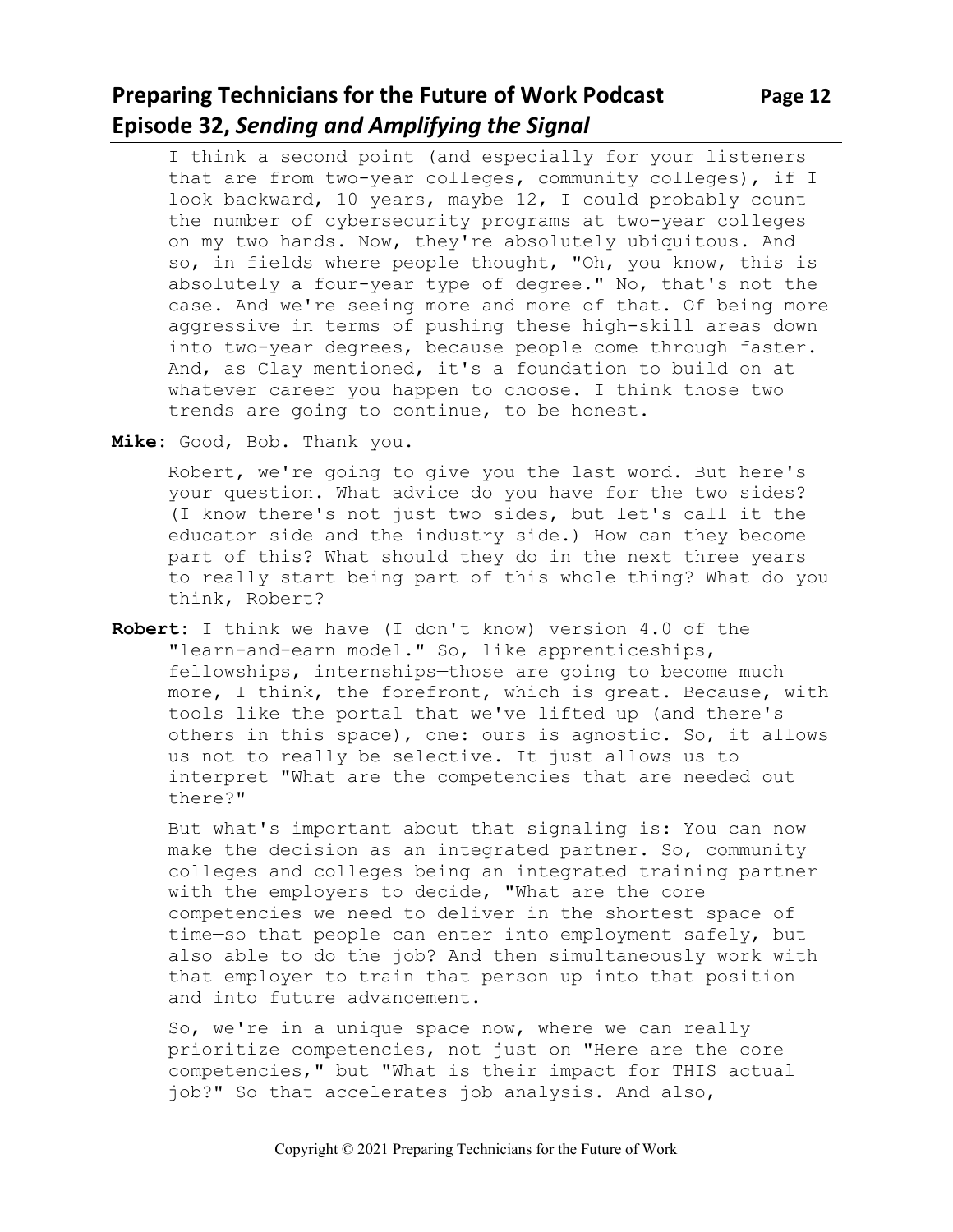### **Preparing Technicians for the Future of Work Podcast Page 13 Episode 32,** *Sending and Amplifying the Signal*

individual analysis as far as, like, "How to optimize this person? How to optimize this job?" And also, "How to optimize education?" It really is a great space right now, because data is allowing us a much better dialogue between the three stakeholders. And we're just at the cusp of that, and we're just really excited to see that grow.

**Mike:** Thanks! I like the picture that you painted there, Robert. Perfect!

You know, listeners today, we heard some really strong insights. What struck me is: A lot of our discussion today applies not only to the semiconductor manufacturing industry, but to a broad industry segment, because we're facing the same type of challenges.

You heard us talk about "clarifying" and "amplifying" signals. That's a good way of thinking about the way that communication occurs between, let's say, industry and their education partners.

You heard Bob Geer say "This helps us keep the finger on the pulse." That was a good analogy.

And then the even stronger use of Industry Advisory Boards as one way to pave forward this path that we're on for future technicians and preparing them for the future of work.

So, let me wrap up today by turning to each of our participants and thanking them. Robert, we really appreciate your time here. Good luck with the things that are occurring at your National Institute.

**Robert:** Thanks. I hope it's not up to luck!

**Mike:** [laughing] Thank you.

Clay, appreciate the taking the time. Good luck with everything! (Here I go with luck again!) [all laughing] Best wishes for everything—in finding those technicians. I know it's a challenge today. Thank you, Clay.

- **Clay:** You're very welcome. Thank you.
- **Mike:** And Bob, thank you again. It's a pleasure always working with you. Hearing your perspectives from the education side. Thanks, Bob.
- **Bob:** Thanks very much, Mike.
- **Mike:** Goodbye, everyone.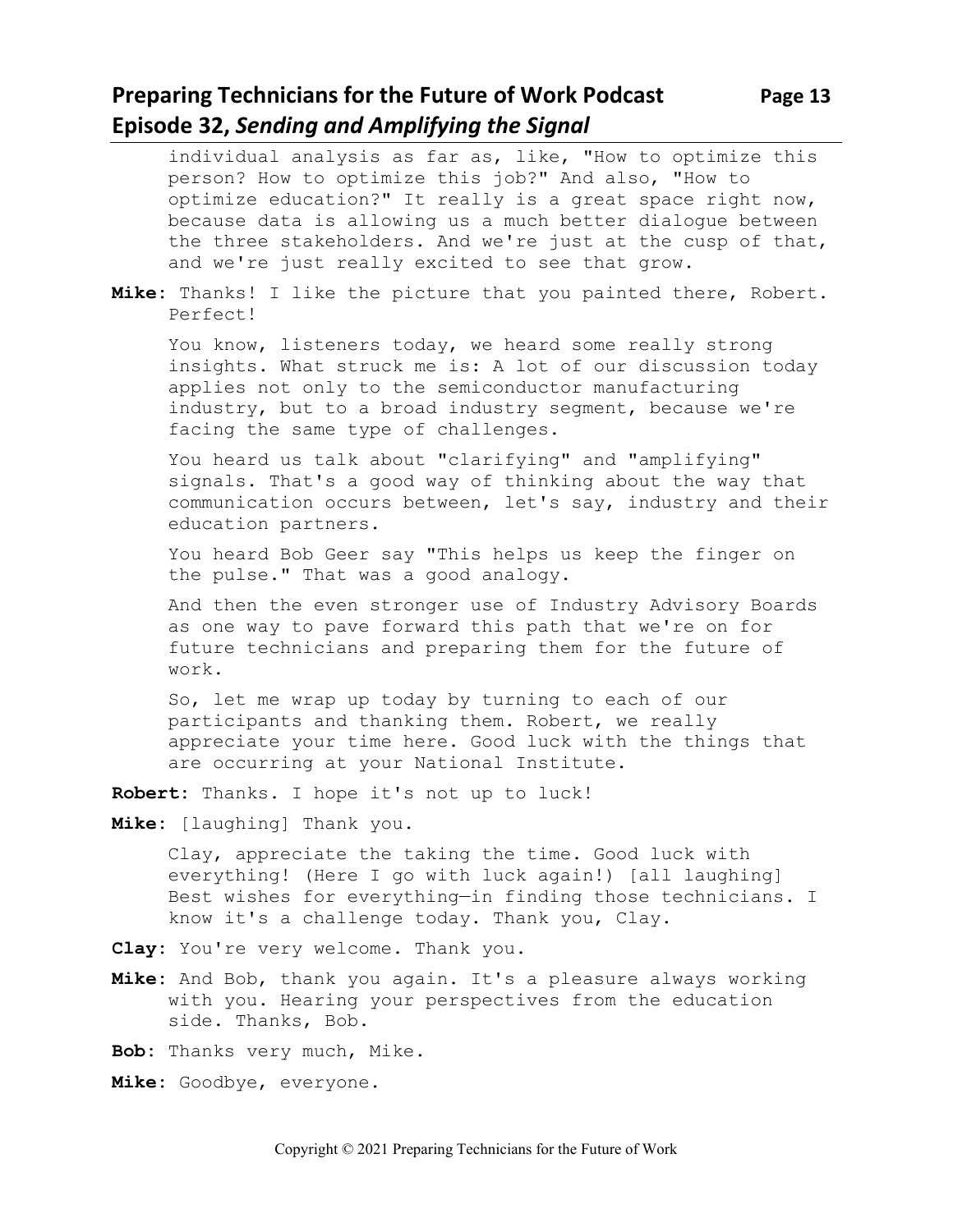[music]

**Mike:** Today, listeners, we talked about sending and amplifying the signal. And of course, we're referring to the communication between education and industry in regard to preparing the workforce. And our context today was in one of the world's most advanced manufacturing facilities: one that make semiconductor microchips.

Today we've discussed a strategy for engaging many, as many as hundreds of industry members in this conversation and expanding the role of Industry Advisory Boards.

You heard the term, and I like this one: "fine tuning." That is, making adjustments as we go forward in our education and training programs to keep them paced with industry needs.

So, your action today is: Look and see if you can fine tune your own relationship, whether you're in industry or education, look at that relationship. See if it can be fine-tuned to be more responsive to each other. Openly discuss that. And use the resources that you'll see in today's Show Notes.

I'd like to acknowledge that our audio production is done by John Chamberlain at CORD. And thank you, John, for all of your excellent work. Our project is led by Principal Investigator Ann Claire Anderson, also at CORD. Thank you, Ann Claire.

Now don't forget, folks, as you access this podcast on the website, right next to the Show Notes, you'll see a link that says, "Feedback Survey." Take a moment. It's just a few questions. And that helps us improve these podcasts going forward.

By the way you can find this recording, and all of our previous podcasts, on "preparingtechnicians" (that's all one word) dot "org." Or you can also access individual podcasts through Google Play or Apple Podcasts. A rating and review are always appreciated.

And thank you, our listeners for Preparing Technicians for the Future of Work!

[music]